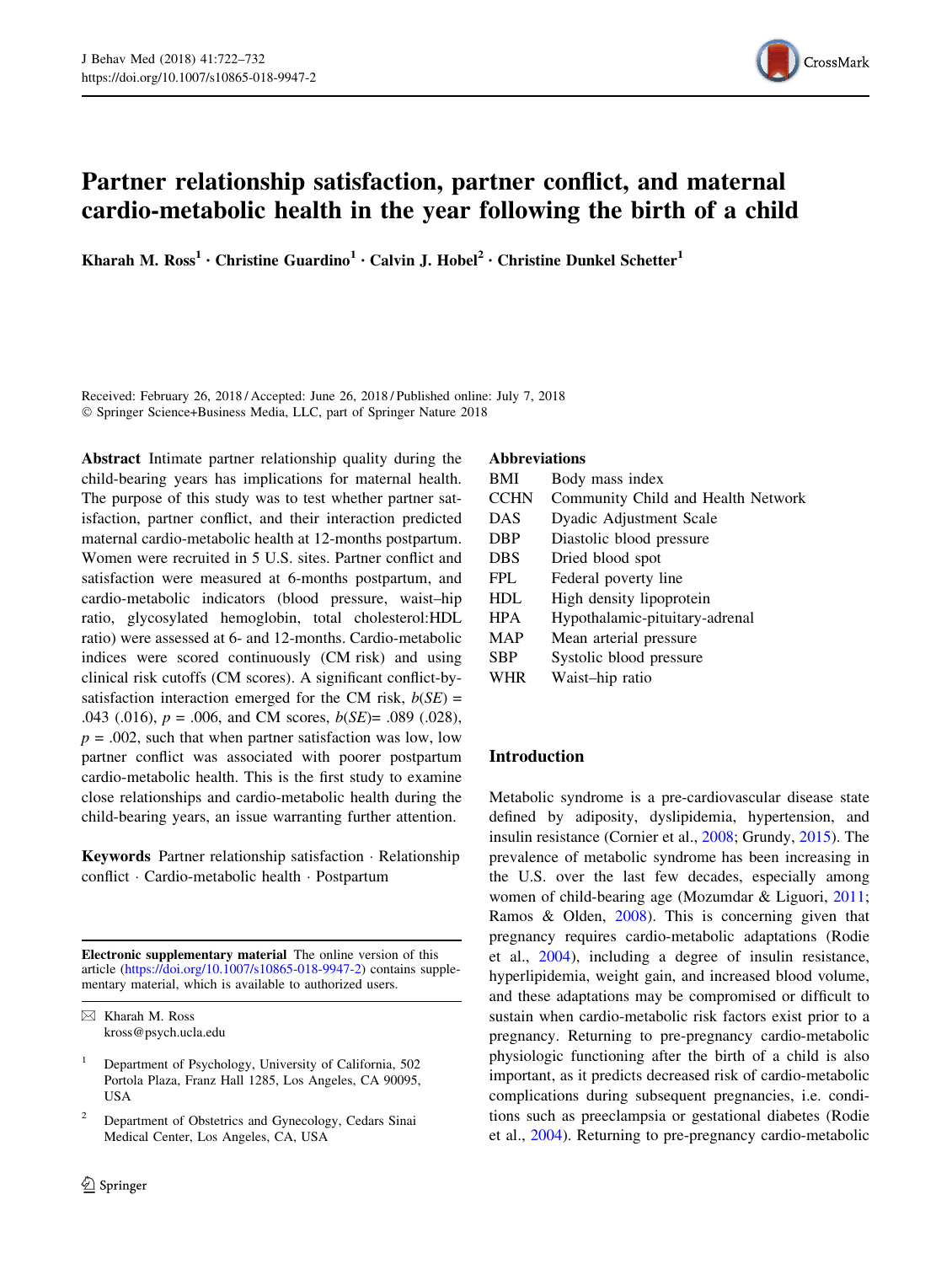physiologic function also predicts reduced risk for future cardiovascular disease overall (Rodie et al., [2004\)](#page-10-0). Thus, identifying the factors that contribute to postpartum cardiometabolic status has possible implications for the prevention of cardiovascular disease risk in women during the child-bearing years and over the lifespan.

In the general population, close relationships have potent influences on health, including such outcomes as cardio-metabolic risk, metabolic syndrome, and cardiovascular disease morbidity and mortality (Holt-Lunstad et al., [2010](#page-9-0)). Evidence suggests that partner relationship quality—defined as global evaluations or perceptions of the marital or partner relationship—is especially relevant for health in adult men and women (Kiecolt-Glaser & Newton, [2001;](#page-9-0) Robles & Kiecolt-Glaser, [2003;](#page-10-0) Robles et al., [2014](#page-10-0)), as well as for women during pregnancy and the postpartum period (Dunkel Schetter, [2011\)](#page-8-0). Partner relationship quality, however, is typically conceptualized along a single dimension, with high and low quality relationships representing polar opposites (Robles et al., [2014](#page-10-0)). Using this unidimensional approach in non-pregnant samples of men and women, poorer marital quality has been associated with greater inflammation, increased blood pressure and heart rate, and increased risk for metabolic syndrome and overt cardiovascular disease (Kiecolt-Glaser & Newton, [2001;](#page-9-0) Robles & Kiecolt-Glaser, [2003;](#page-10-0) Robles et al., [2014](#page-10-0)). However, very few studies have examined associations between partner relationship quality and indicators of physical health during the postpartum period. An exception is a study of 431 expecting couples where poor intimate partner relationship quality was associated with poorer self-reported prenatal general health, well-being and more somatic and psychological symptoms (Brown, [1994\)](#page-8-0).

A unidimensional conceptualization of relationship quality treats positive and negative aspects of close relationships as opposite ends of a single continuum. Research shows, however, that positive and negative aspects of close relationships are independent, although negatively correlated, phenomena (Abbey et al., [1985](#page-8-0); Gable & Reis, [2001](#page-8-0); Okun & Lockwood, [2003](#page-9-0)). Accordingly, close relationships can be characterized by the degrees of both positive and negative aspects. Well-functioning relationships are typically thought of as being high in positive and low in negative aspects, whereas poorly-functioning relationships as low in positive and high in negative aspects. However, a relationship can also be both highly supportive and highly conflictual (i.e. high positive and high negative), which is referred to as an ''ambivalent'' relationship. Or, alternatively, a relationship can be lacking in both support and conflict (i.e. low positive and low negative), which has been termed an ''indifferent'' relationship. Among these, the predominate focus in the literature has been on the health effects of ''ambivalent'' close relationships (Fincham & Linfield, [1997\)](#page-8-0). For example, researchers have found that in middle-aged or older adults, ''ambivalent'' marital relationships (high negative, high positive) were associated with greater coronary artery calcification (Uchino et al., [2014](#page-10-0)), greater ambulatory blood pressure (Birmingham et al., [2015](#page-8-0)), and greater levels of inflammatory markers (Uchino et al., [2013\)](#page-10-0).

Only one prior study has specifically assessed positive and negative aspects of partner relationship quality during the child-bearing years. In a sample of 90 pregnant women, when positive partner relationship characteristics (support and closeness) were low, low negative partner relationship features (conflict) were associated with greater inflammation towards the end of pregnancy (Ross et al., [2017](#page-10-0)). That is, an ''indifferent'' pattern of partner relationships (low positive, low negative) was associated with inflammatory biomarkers usually characterizing poorer health. This contrasts with previous research in adult samples which has detected associations mainly for ''ambivalent'' (high positive, high negative) partner relationships. As such, the present study sought to determine which of these patterns predicted cardio-metabolic health in another child-bearing sample.

The purpose of this study was to determine whether partner relationship satisfaction, partner conflict, and their statistical interaction predicted cardio-metabolic risk between 6- and 12-months postpartum. We hypothesized that: (1) Greater relationship satisfaction in mothers would predict lower postpartum cardio-metabolic risk; (2) relationship conflict as reported by mothers would predict greater maternal postpartum cardio-metabolic risk; and (3) based on the prior study of child bearing women, relationship satisfaction and conflict would interact such that, in the presence of relatively low partner satisfaction, low partner conflict would predict the greatest postpartum cardio-metabolic risk.

## Methods

## Participants

The sample consisted of 593 women from the Community Child and Health Network (CCHN) cohort, which was funded by the Eunice Kennedy Shriver National Institute for Child Health and Human Development (NICHD). Women were recruited immediately following the birth of a child from one of 5 sites (2008–2010): Los Angeles, CA; Washington, DC; Baltimore, MD; Lake County, IL; and seven counties in rural eastern North Carolina. Study sites were selected at time of funding based on epidemiological evidence of maternal and child health disparities, and population characteristics reflective of high proportion of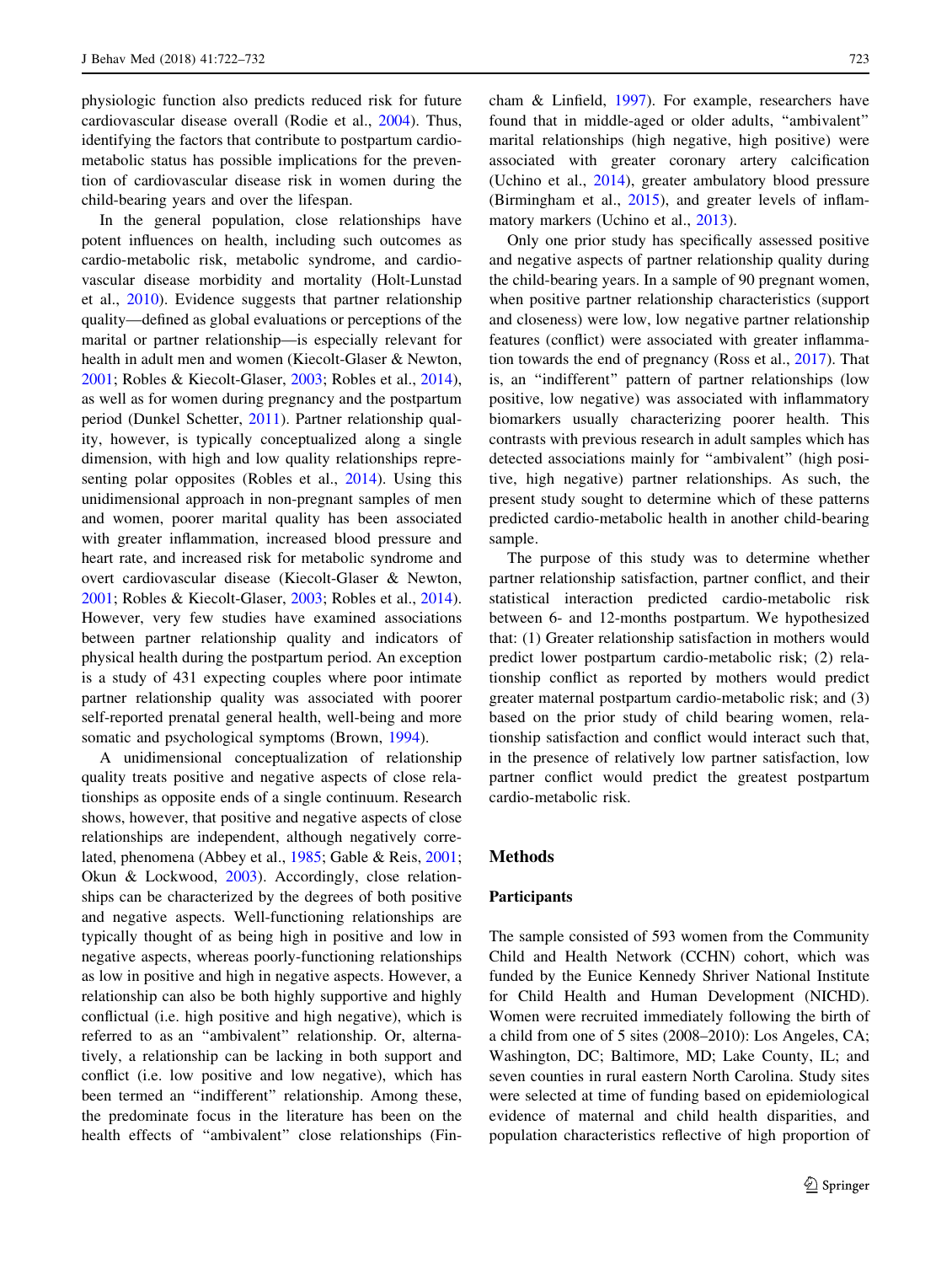low income and racial/ethnic minority groups with high morbidities. Eligibility criteria included being between 18 and 40 years of age, self-identification as either White, Black or Latina, English or Spanish-speaking, residence in target zip code for at least 6 months, currently having 4 or fewer children, and no intention to be surgically sterilized after the current birth (BeLue et al., [2014](#page-8-0)). Participants provided informed, signed consent to participate, and all protocols followed Declaration of Helsinki procedures. Study procedures and protocols were reviewed and approved by the Institutional Review Boards of all community and academic institutions associated with CCHN (Ramey et al., [2015](#page-9-0)).

## Procedure

Women completed structured interviews in their homes at 1-, 6- and 12-months postpartum. Partner relationship quality was assessed at 6 months postpartum using the Dyadic Adjustment Scale (DAS; see below). Cardiometabolic indicators were assessed at 6- and 12-months postpartum, and consisted of resting blood pressure, waist and hip circumference, and cholesterol and glycosylated hemoglobin values obtained from dried blood spots (DBS; see below). A total of 1420 women completed partner relationship quality questions at 6-months postpartum. Women who had been diagnosed with a cardio-metabolic disease during the previous pregnancy, specifically preeclampsia, gestational diabetes, or gestational hypertension, were excluded  $(n = 306)$  due to the long-term effects these disease may have on maternal cardio-metabolic physiology (Rodie et al., [2004;](#page-10-0) Ross et al., [2018](#page-10-0)), and because our primary interest was in postpartum processes in healthy women. Of the remaining 1212 women, 899 had cardio-metabolic data at 6- and 12-months postpartum. The final sample consisted of 593 women with data on all relevant variables. Excluded women were more likely to have had a higher pre-pregnancy BMI,  $t(1515) = 3.33, p = .001$ , be younger,  $t(2104) = -2.77$ ,  $p = 006$ , be Black race,  $\chi^2(1) = 127$ ,  $p < .001$ , or Latina ethnicity,  $\chi^2(1) = 30.5$ ,  $p < .001$ , and not be living with or married to their partner,  $\chi^2(1) = 127, p < .001.$ 

#### Partner satisfaction and conflict

Partner relationship quality was assessed with the Dyadic Adjustment Scale (DAS) at 6-months postpartum (Spanier, [1976\)](#page-10-0). The DAS consists of 32 questions that assess perceived agreement with partner in important domains such as finances and sexual relations; frequency of behaviors like confiding and arguing; commitment; and happiness with the relationship. The standard scoring for this instrument yields four subscales: consensus, cohesion, affective expression, and satisfaction. A subset of items from the "satisfaction" subscale (e.g., discussing separation or divorce, getting ''on each other's nerves,'' and regret about being in the relationship) tap negative components of the partner relationship, and have been used as an index of partner negativity elsewhere (e.g., Kimmel et al., [2000](#page-9-0)). We used exploratory factor analysis [maximum likelihood, non-orthogonal (oblimin) rotation; (SPSS; IBM, [2016](#page-9-0))] to determine whether items from the DAS ''satisfaction'' subscale contained a negative or conflict domain. A two factor solution emerged explaining 46% of the total variance in the 10 items. The first factor was defined by three items assessing partner conflict: Leaving the house after a fight, frequency of arguments, and getting on each other's nerves (Factor loadings = .424-.781, Mean =  $0.642$ ), Cronbach's  $\alpha$  = .69. The second factor was defined by 7 items: How often you think things are going well between you and your partner; how often you confide in your partner; how often you kiss your partner; how happy you are in your relationship; how committed you are to your relationship; and, reverse coded, how often you consider terminating the relationship; and regret being in this relationship (Factor loadings = .568-.708, Mean =  $0.629$ ), Cronbach's  $\alpha$  = .73. All item cross-loadings for both factors were  $\langle .238, \text{Mean} = 0.146, \text{Although conceptually}$ different from the original DAS ''satisfaction'' subscale, we chose to label the second factor 'partner satisfaction' given that the 7 items identified seem to tap contentment or satisfaction with the partner relationship. The two factors were significantly and negatively correlated,  $r = -.65$ .

Separate conflict and satisfaction scales were calculated by summing responses on the relevant items. Values for conflict scores ranged from 5 to 15, and satisfaction scores from 7 to 35, with higher values indicating greater conflict or satisfaction. A satisfaction-by-conflict interaction term was calculated by standardizing conflict and satisfaction, and taking the product of the standardized variables. For descriptive purposes only, median splits of the satisfaction and conflict variables were used to determine the percentage of participants that fell into each of the traditionallydefined categories of close relationship quality. The majority of women (43%) were in ''high quality'' partner relationships (high satisfaction, low conflict), 29% in ''low quality'' relationships (low satisfaction, high conflict), 15% in ''ambivalent'' relationships (high satisfaction, high conflict), and 12% in ''indifferent'' relationships (low satisfaction, low conflict).

#### Postpartum cardio-metabolic health

Cardio-metabolic indicators were assessed by study personnel at 6- and 12-months postpartum. Waist circumference was measured at the navel using a cloth measuring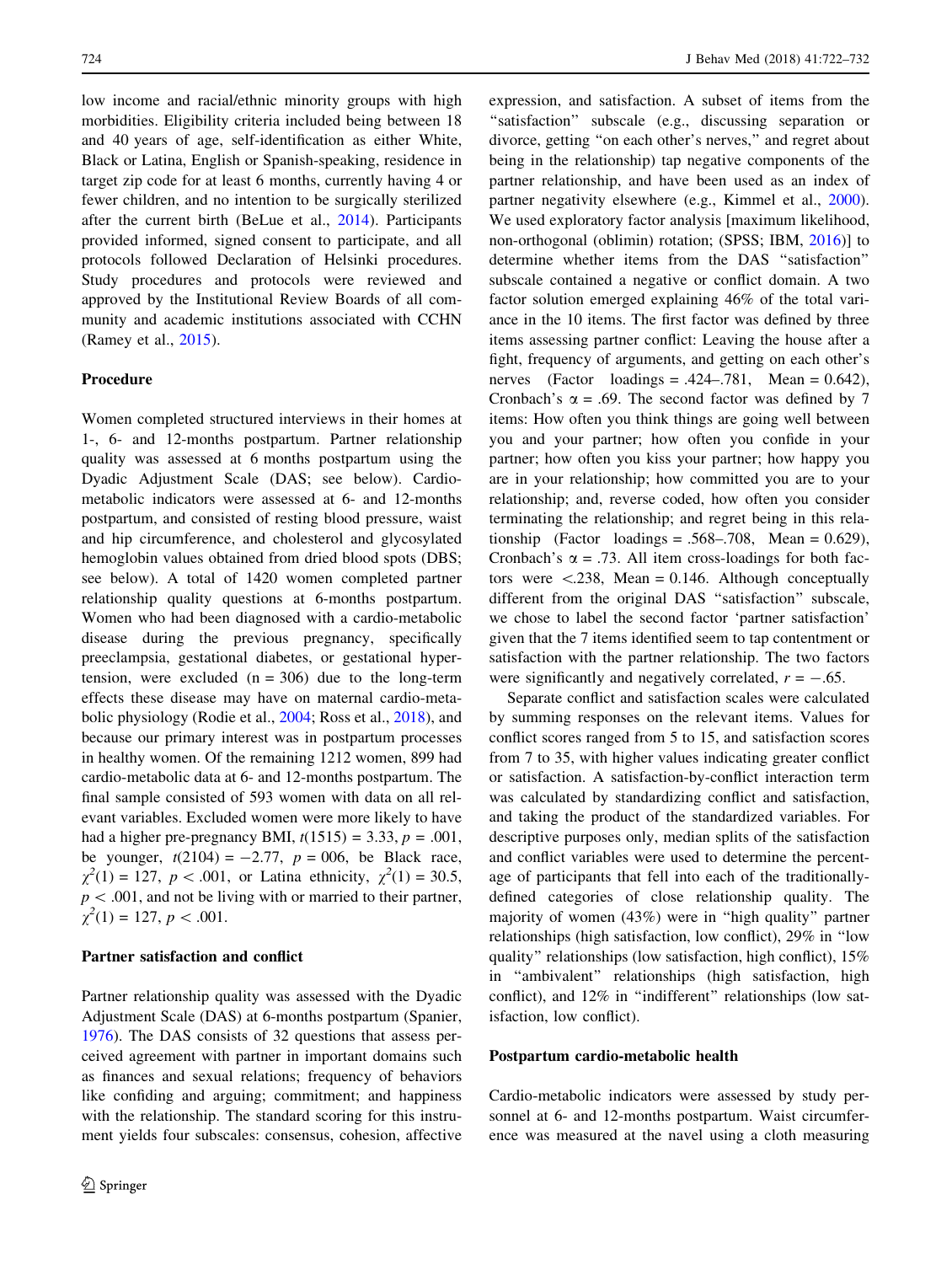tape and recorded to the nearest cm. Measurements were repeated and the average of the two measurements was used. Waist–hip ratio (WHR) was calculated by dividing the waist measurement by the hip measurement. Blood pressure (systolic and diastolic) was measured using a portable, automatic blood pressure machine (HEM-711DLX or HEM-907XL Pro blood pressure monitor, OMRON, Kyoto, Japan). Systolic (SBP) and diastolic blood pressure (DBP) values were then used to calculate mean arterial pressure (MAP) using the following formula:  $MAP = 1/3 SBP + 2/3 DBP$ .

A non-fasting blood sample was collected using a dried blood spot (DBS) card. A finger was lanced and capillary blood collected on filter paper. DBS cards were allowed to dry for 30 min, and then stored at  $-$  30 °C prior to shipment to ZRT Laboratory (Beaverton, OR) for analysis. DBS were assayed for glycosylated hemoglobin, total cholesterol and high density lipoproteins (HDL). Glycosylated hemoglobin can be used as a proxy for fasting blood glucose, and represents average red blood cell exposure to glucose over the previous 3 months. Percentage of glycosylated hemoglobin out of total hemoglobin is assessed using an immunoturbidimetric assay, coefficients of variation  $(CVs) < 8.5$ . Greater values indicate greater average blood glucose. Both non-fasting total cholesterol and HDL (mmol/L) were assessed via enzymatic assay,  $CVs < 7.1$  and 8.7, respectively. A ratio of total cholesterol:HDL was calculated by dividing total cholesterol values by total HDL values, with higher values indicating greater cardiovascular disease risk (Millan et al., [2009\)](#page-9-0).

In addition to the individual cardio-metabolic indicators [WHR, systolic blood pressure (SBP), diastolic blood pressure (DBP), total cholesterol:HDL ratio, and glycosylated hemoglobin], two cardio-metabolic composite scores were calculated to provide an indication of overall postpartum cardio-metabolic health. First, a continuous cardiometabolic health index was calculated from MAP, WHR, total cholesterol:HDL ratio and glycosylated hemoglobin by standardizing each indicator across participants and assessments, then calculating the average of the four standardized indicators at 6- and 12-months postpartum. Higher continuous scores indicate poorer postpartum cardio-metabolic health. This approach to conceptualizing cardio-metabolic health has been extensively used elsewhere (e.g., Adegboye et al., [2011;](#page-8-0) Brage et al., [2004](#page-8-0); Damsgaard et al., [2014](#page-8-0); Eisenmann, [2008](#page-8-0); Ekelund et al., [2005;](#page-8-0) Franks et al., [2004;](#page-8-0) Ross et al., [2011\)](#page-10-0).

A second cardio-metabolic index was calculated from cardio-metabolic indicator clinical cut-offs, with clinical thresholds defined as WHR  $\geq$  .80, glycosylated hemoglobin  $\geq$  5.7%, total cholesterol:HDL  $\geq$  3.5, and systolic blood pressure  $\geq 140$  mmHg or diastolic blood pressure  $\geq 90$  mmHg (Hostinar et al., [2017\)](#page-9-0). A cardio-metabolic clinical cut-off score was calculated by taking the number of four cardio-metabolic indicators on which the participant was above the clinical cut-offs, yielding a score from 0 to 4 with 4 indicating poorer postpartum cardiometabolic health.

## **Covariates**

Possible covariates were selected for theoretical reasons and based on a review of the literature. They were number of weeks between 6- and 12-month assessments, demographic characteristics (maternal age at study entry, race/ ethnicity, and adjusted per capita household income), parity, relationship with baby's father (married or cohabiting), breastfeeding and change in relationship status between 6 and 12-months postpartum. These were included in analyses if they were significantly associated with any of the cardio-metabolic indicators at either 6- or 12-months postpartum. Parity and change in partner relationship were the only variables not associated with any of the cardiometabolic markers, and were thus dropped.

Participants self-identified as either African American/ Black, Latina/Hispanic, or non-Latina White at study entry. Race/ethnicity was dummy coded (Black vs. other, Latina vs. other). During the 1-month postpartum interview, participants reported their pre-tax household income in the previous year. Adjusted per capita household income was then calculated based on number of individuals in the home and the study site. Participants reported marital and cohabitation status with their partner at 6-months postpartum, and were classified as either married to or cohabitating with their partner (1), or not married to or cohabitating with their partner  $(-1)$ . Breastfeeding was assessed at 6and 12-months postpartum, and women were coded as 'never breastfed,' 'breastfed but stopped before 6 months postpartum,' and 'breastfed up to or past 6 months postpartum.'

#### Analytic strategy

All analyses were run using SPSS (IBM, [2016\)](#page-9-0). First, data were inspected for outliers and normality prior to analyses. Outliers were defined as values greater than  $\pm$  3 standard deviations from the respective means, and were Winsorized to  $\pm$  3 standard deviations. Paired sample *t*-tests were used to determine whether postpartum cardio-metabolic indicators or the summary cardio-metabolic risk score changed between 6- and 12-months postpartum. No evidence of multicollinearity was detected.

Separate linear regression models were run to test associations between partner relationship satisfaction, partner conflict, and the satisfaction-by-conflict interaction term with 12 month postpartum (1) individual cardio-metabolic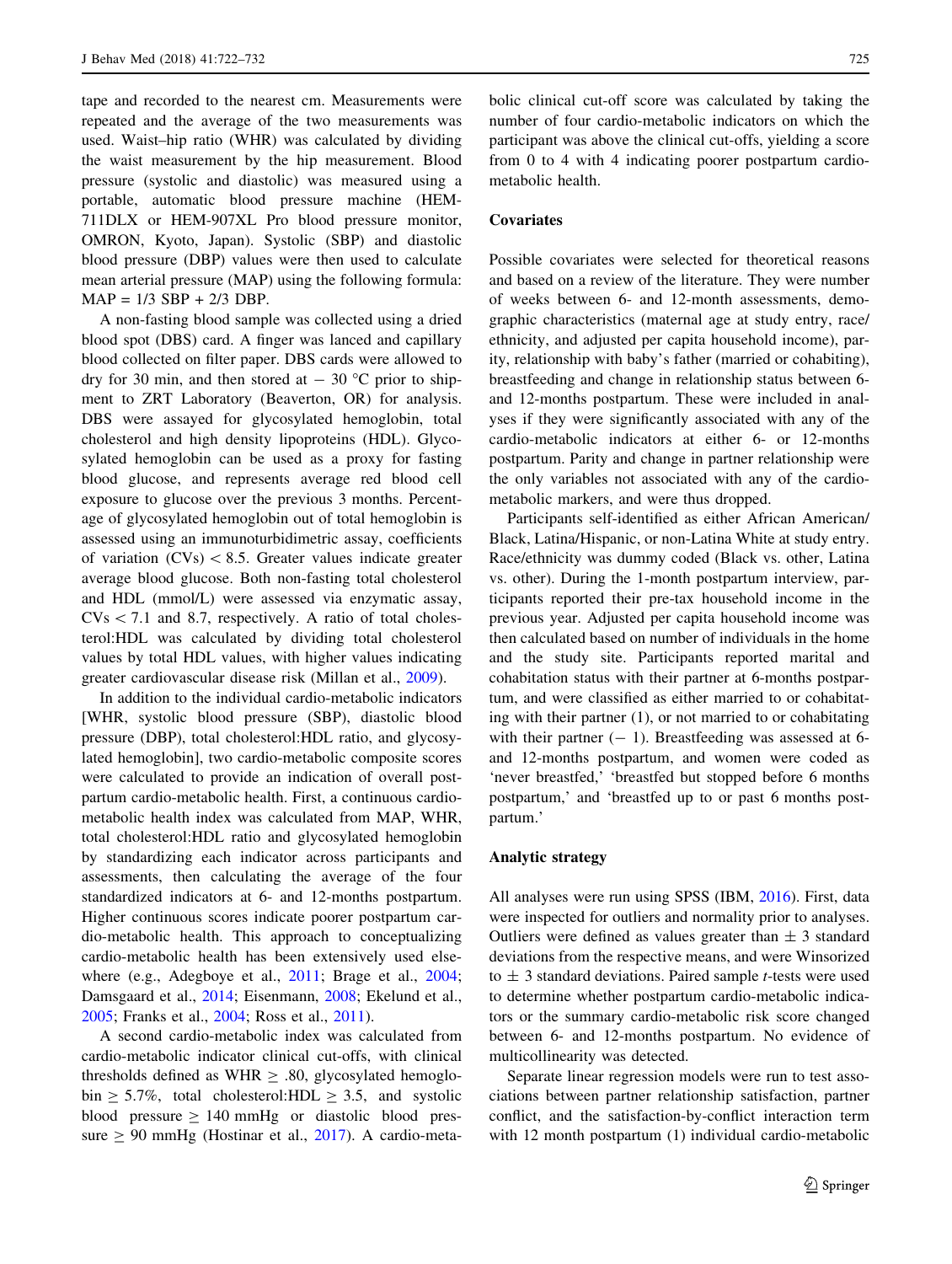indicators (SBP, DBP, WHR, total cholesterol:HDL ratio, and glycosylated hemoglobin), (2) continuous cardiometabolic health index, and (3) cardio-metabolic clinical index. All models adjusted for 6-month postpartum levels of the dependent variables in order to evaluate change, and for weeks between the two assessments, age, race/ethnicity, adjusted per capita household income, breastfeeding and partner marital/cohabitation status.

Significant interactions were decomposed using the Johnson-Neyman technique (Preacher et al., [2003](#page-9-0)). Regression coefficients and covariances are used to calculate (1) predictor on outcome simple slopes for different values of the moderator, and (2) regions of significance, or moderator values at which regression of the predictor onto outcome variable shifted from non-significant to significant. Partner conflict was entered as the predictor and partner satisfaction as the moderator.

## **Results**

#### Sample characteristics

Sample descriptive statistics are presented in Table 1, and correlations between partner relationship quality variables and cardio-metabolic indicators in Table S1. Participants were  $25.8 \pm 5.74$  years of age at study entry, about half were Black (49%), and 60 percent were married to or living with their partner. Relationship status (married, cohabiting) was relatively stable on average in the sample between 6 and 12 months postpartum (94% unchanged status).

Descriptive statistics for the cardio-metabolic indicators are presented in supplementary Table S2. Paired-sample ttests were used to assess average change between 6 and

|  |  | <b>Table 1</b> Sample characteristics $(n = 593)$ |  |  |
|--|--|---------------------------------------------------|--|--|
|--|--|---------------------------------------------------|--|--|

12 months postpartum for each cardio-metabolic indicator and the overall cardio-metabolic risk index. The ratio of total cholesterol to HDL,  $t(504) = -2.64$ ,  $p = .008$ , and overall cardio-metabolic health,  $t(744) = -2.81$ ,  $p = .005$ , significantly decreased on average over the follow-up, as would be expected.

## Partner satisfaction, conflict and individual cardiometabolic indicators

Results from linear regression models predicting 12-month postpartum cardio-metabolic indicators with partner relationship satisfaction, partner conflict and their interaction, and adjusted for covariates and 6-month postpartum cardio-metabolic indicators, are presented in Table [2.](#page-5-0) Higher partner satisfaction was associated with lower 12-month postpartum MAP, relative to 6-month MAP levels,  $b = -1.21$ ,  $SE = .400$ ,  $p = .003$ . Partner satisfaction was not associated with 12-month postpartum total cholesterol:HDL ratio, WHR, or glycysolated hemoglobin,  $p$ 's  $> .121$ . Partner conflict was also not associated with 12-month postpartum MAP, WHR, cholesterol:HDL or glycosylated hemoglobin,  $p$ 's  $> .192$ .

A significant satisfaction-by-conflict interaction predicting 12-month postpartum WHR was detected,  $b = .004$ ,  $SE = .002$ ,  $p = .048$ . When the interaction was probed, it was revealed that simple slopes became significant at values outside the range of possible values for partner relationship satisfaction (scores above 80 or below  $-50$ , for a scale with possible scores ranging from 7 to 35). As such, this interaction could not be interpreted. The interaction term was not associated with 12-month postpartum MAP, total cholesterol:HDL ratio, or glycosylated hemoglobin,  $p$ 's > .103 (Table [2\)](#page-5-0).

| Variable<br>$%$ or Mn (SD)                | Variable                          | $\%$           |
|-------------------------------------------|-----------------------------------|----------------|
| 25.2(6.72)<br>Weeks between assessments   | Relationship ended over follow-up | 6              |
| Pre-pregnancy BMI $(kg/m2)$<br>26.4(6.50) | Race/ethnicity                    |                |
|                                           | <b>Black</b>                      | 4 <sub>5</sub> |
| 25.8 (5.74)<br>Age (years)                | Latina                            | 27             |
| Primiparous<br>46%                        | White                             | 24             |
|                                           | Poverty group                     |                |
| Currently employed<br>47%                 | Poor                              | 42             |
| Non-drinkers<br>67%                       | Near poor                         | 28             |
| 82%<br>Non-smoker                         | Low income                        | 31             |
|                                           | Breastfeeding                     |                |
| 60%<br>Married/cohabitating               | Never breastfed                   | 27             |
| Partner satisfaction<br>29.2 (4.82)       | Breastfed, stopped before 6 mo PP | 50             |
| Partner conflict<br>7.56(2.37)            | Breastfed, up to/past 6 mo PP     | 2 <sup>3</sup> |

PP postpartum period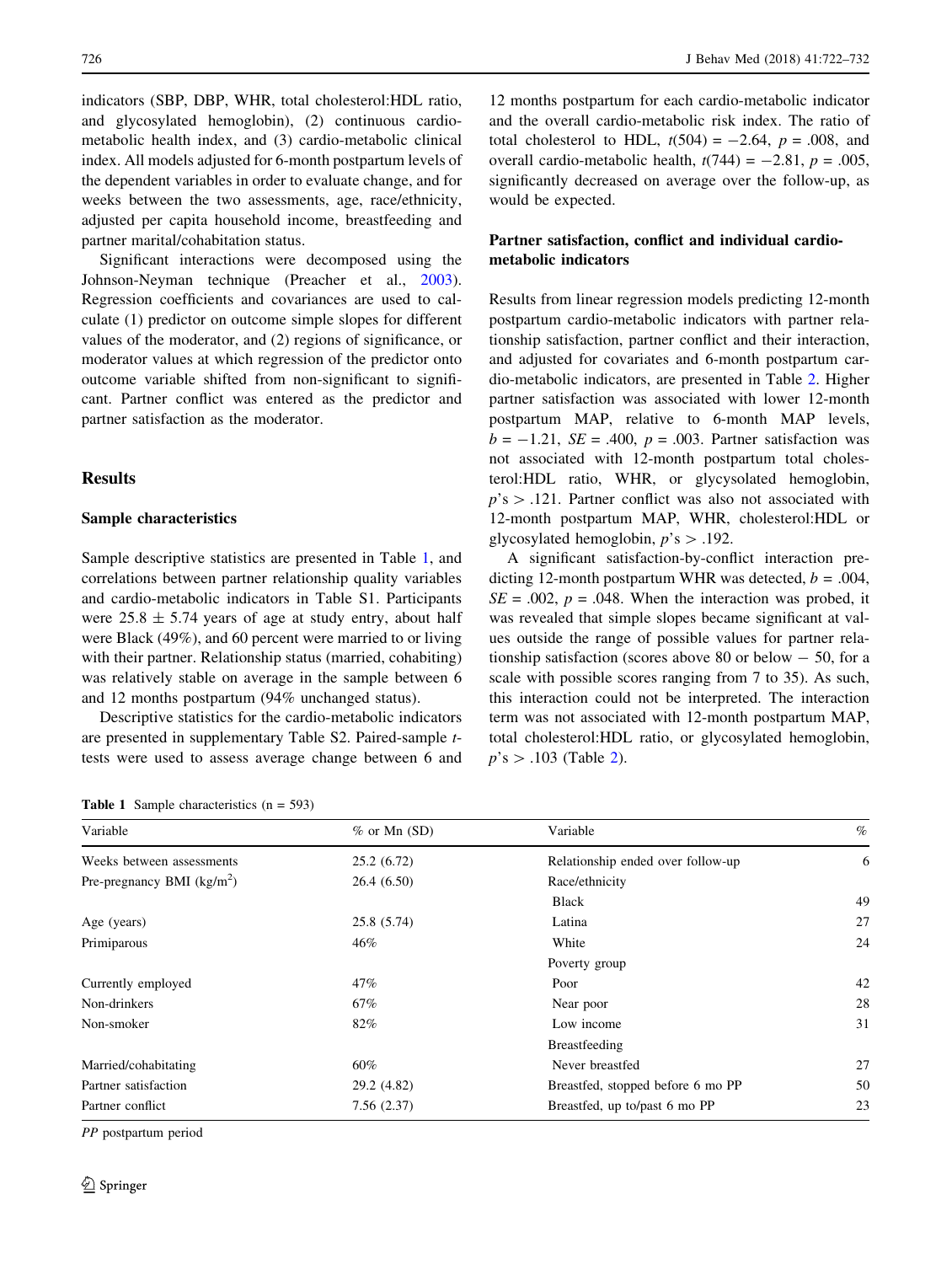<span id="page-5-0"></span>Table 2 Associations between partner satisfaction, conflict, and the conflict-by-satisfaction interaction term and 12 month cardio-metabolic indicators, controlling for baseline indicators or indices, demographics, breastfeeding and marital/cohabitation status

| Outcome                                  | Predictor                      | b       | <b>SE</b> | $\boldsymbol{p}$ |
|------------------------------------------|--------------------------------|---------|-----------|------------------|
| Mean arterial pressure                   | Conflict                       | $-.518$ | .396      | .192             |
|                                          | Satisfaction                   | $-1.21$ | .400      | .003             |
|                                          | Conflict $\times$ satisfaction | .349    | .258      | .176             |
| Glycosylated hemoglobin                  | Conflict                       | $-.033$ | .032      | .304             |
|                                          | Satisfaction                   | $-.044$ | .033      | .182             |
|                                          | Conflict $\times$ satisfaction | .029    | .021      | .160             |
| Total cholesterol: HDL ratio             | Conflict                       | $-.074$ | .083      | .373             |
|                                          | Satisfaction                   | $-.134$ | .086      | .121             |
|                                          | Conflict $\times$ satisfaction | .089    | .055      | .103             |
| Waist-hip ratio                          | Conflict                       | .001    | .004      | .730             |
|                                          | Satisfaction                   | $-.002$ | .004      | .586             |
|                                          | Conflict $\times$ satisfaction | .004    | .002      | $.048*$          |
| Continuous cardio-metabolic index        | Conflict                       | $-.008$ | .024      | .752             |
|                                          | Satisfaction                   | $-.062$ | .024      | .010             |
|                                          | Conflict $\times$ satisfaction | .043    | .016      | .006             |
| Cardio-metabolic clinical cut-off scores | Conflict                       | $-.014$ | .043      | .740             |
|                                          | Satisfaction                   | $-.080$ | .044      | .068             |
|                                          | Conflict $\times$ satisfaction | .089    | .028      | .002             |

\*When the interaction was decomposed, boundaries of significant slopes were outside the range of possible values for partner satisfaction. As such, this interaction cannot be interpreted

## Partner satisfaction, conflict and continuous cardiometabolic index

Linear regression models were run predicting the continuous 12-month postpartum cardio-metabolic index as described above. Partner satisfaction was associated with cardio-metabolic index values, such that higher satisfaction with the partner relationship was associated with better overall 12-month postpartum cardio-metabolic health relative to baseline values,  $b = -.062$ ,  $SE = .024$ ,  $p = .010$ . Partner conflict, however, was not associated with the 12-month postpartum continuous cardio-metabolic index,  $b = -.008$ ,  $SE = .024$ ,  $p = .752$ . Independent effects were further qualified by a significant interaction,  $b = .043$ ,  $SE = .016$ ,  $p = .006$  (Table 2). Decomposing the interaction revealed that, when partner satisfaction was low  $(<$  24.2 partner satisfaction score), a significant association emerged between partner conflict and the 12-month postpartum continuous cardio-metabolic index,  $b = -.052$ ,  $SE = 026$ ,  $p = .05$ , such that at low levels of partner satisfaction, lower partner conflict was associated with poorer 12-month postpartum cardio-metabolic health (Fig. [1a](#page-6-0)). This result is consistent with an ''indifferent'' pattern of partner relationship (low satisfaction, low conflict).

## Partner satisfaction, conflict and cardio-metabolic clinical cut-off scores

As a final step, linear regression models predicting 12-month postpartum cardio-metabolic clinical cut-off scores were run (Table 2). Neither partner satisfaction,  $b = -.014$ ,  $SE = .043$ ,  $p = .740$ , nor partner conflict,  $b = -.080$ ,  $SE = .044$ ,  $p = .068$ , were associated with 12-month postpartum cardio-metabolic clinical cut-off scores. However, a significant interaction emerged,  $b = .089$ ,  $SE = .028$ ,  $p = .002$ . Again, when partner satisfaction was relatively low  $(< 25.1$  partner satisfaction score), an association emerged between partner conflict and number of cardio-metabolic clinical cut-offs,  $b = -.090$ ,  $SE = .046$ ,  $p = .05$ . Again, consistent with an "indifferent" pattern of partner relationships, when partner satisfaction was low, lower partner conflict was associated with higher number of cardio-metabolic clinical cut-offs met (Fig. [1](#page-6-0)b).

## **Discussion**

The purpose of this study was to determine whether partner relationship satisfaction, partner conflict, and their interaction predicted changes in cardio-metabolic health between 6- and 12-months postpartum in a diverse sample of women from five U.S. regions. Contrary to hypotheses,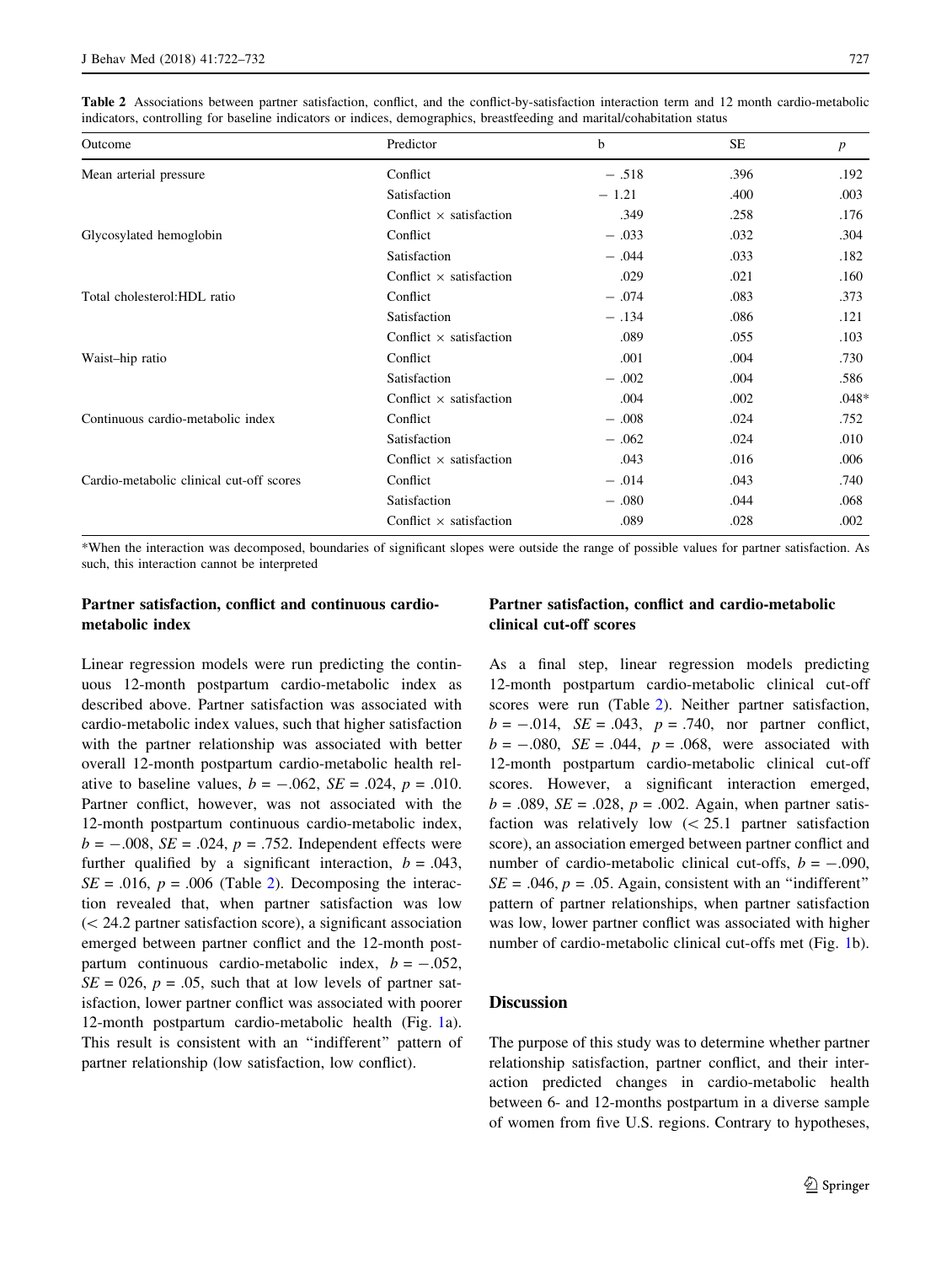<span id="page-6-0"></span>



Fig. 1 Simple slopes of the significant satisfaction-by-conflict interaction predicting the continuous cardio-metabolic index (a) and the cardio-metabolic clinical cut-off scores (b). When partner satisfaction was low, lower partner conflict was associated with

neither partner conflict nor partner satisfaction were associated with postpartum cardio-metabolic health indicators. However, a significant interaction between satisfaction and conflict was detected, such that partner relationships that were reported by mothers to be relatively low in both conflict and in satisfaction (i.e. ''indifferent'' relationships) were associated with poorer 12-month postpartum cardiometabolic health, adjusting for 6-month postpartum health and a number of covariates (demographics, breastfeeding and partner relationship status). Specifically, partner relationship quality was associated with both a continuous index of cardio-metabolic health and a clinical threshold score, each calculated from blood pressure, WHR, total cholesterol:HDL ratio and glycosylated hemoglobin. Thus, for relatively young, child-bearing women, partner relationship quality may have implications for understanding both sub-clinical changes in a continuous index of cardiometabolic health and for the number of clinical cardiometabolic conditions met.

Prior research in middle-aged and older adults indicated that ''ambivalent'' partner relationships (high positive and negative) predicted poorer cardio-metabolic health, including greater coronary artery calcification (Uchino et al., [2014\)](#page-10-0), ambulatory blood pressure (Birmingham et al., [2015\)](#page-8-0), and peripheral inflammation (Uchino et al., [2013\)](#page-10-0). Here, we found a contrasting effect: Partner relationships relatively lacking in both satisfaction and conflict (''indifferent'') were associated with more unfavorable health outcomes. Intuitively, poorer quality close relationships, or those low in satisfaction and high in conflict, would be expected to be the most detrimental to health. In this study, however, and consistent with one other study

metabolic clinical cut-offs met (b)

poorer 12-month postpartum cardio-metabolic health, as indicated by continuous cardio-metabolic index values (a) and number of cardio-

(Ross et al., [2017](#page-10-0)), low satisfaction in combination with a relative lack of conflict was associated with poorer postpartum cardio-metabolic health.

The child-bearing years may provide a unique context in which a woman's partner relationship has potentially powerful effects. ''Indifferent'' partner relationships may indicate a lack of partner engagement, reflecting withdrawal, neglect or apathy that could precede separation or divorce (DeLongis et al., [2004](#page-8-0); Fincham & Linfield, [1997](#page-8-0); Mattson et al., [2013;](#page-9-0) Vinokur & van Ryn, [1993\)](#page-10-0). As such, a general lack of partner engagement during postpartum months—both positively and negatively—may be more potent for longer term maternal health than partner conflict, which can be thought of as a byproduct of any relationship, and is not, in and of itself, detrimental if well managed or not extreme in severity. Given the documented centrality of the partner relationship during the child-bearing years (e.g., Dunkel Schetter, [2011\)](#page-8-0), partner relationships perceived as "indifferent" may be particularly distressing, with subsequent downstream consequences for health.

Interestingly, partner conflict did not have a main effect on postpartum cardio-metabolic health, whereas higher partner satisfaction was associated with lower MAP and the continuous cardio-metabolic index, although not any of the other cardio-metabolic indicators or the clinical cut-off scores. This is consistent with the one other recent pregnancy study that assessed positive (support, closeness) and negative (conflict) aspects of partner relationships, and their interaction, and found that positive partner relationship aspects (social support, closeness) were more consistently associated with inflammatory markers (Ross et al., [2017](#page-10-0)). Past research focusing only on partner conflict has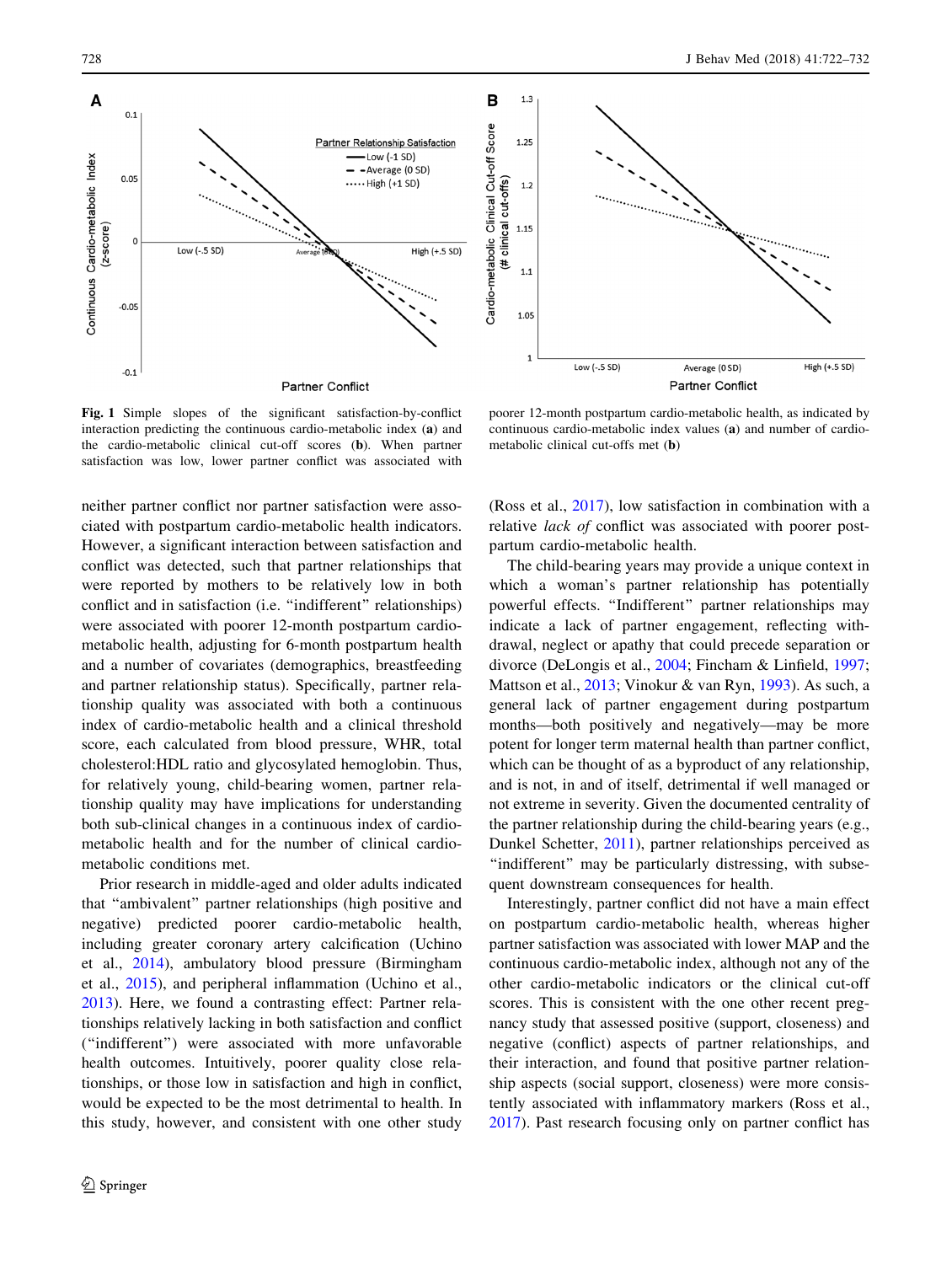reported associations between increased marital conflict and poorer child development outcomes, compromised parent–child bonding (Essex et al., [2003](#page-8-0); Owen & Cox, [1997;](#page-9-0) Repetti et al., [2002;](#page-10-0) Troxel & Matthews, [2004](#page-10-0)) and increased maternal depressive symptomatology over pregnancy and the postpartum period (Dennis & Ross, [2006](#page-8-0); Hassert et al., [2015;](#page-9-0) Kingsbury et al., [2015](#page-9-0); Lau, [2011](#page-9-0); Lau & Keung, [2007](#page-9-0); Lau & Wong, [2008](#page-9-0); Owoeye et al., [2006](#page-9-0)). Another body of research has additionally documented the detrimental consequences of partner abuse in the context of pregnancy (Fikree & Bhatti, [1999](#page-8-0); Hill et al., [2016](#page-9-0); Mcfarlane et al., [1992;](#page-9-0) Nayak & Al-Yattama, [1999](#page-9-0)). Collectively, this evidence highlights the important role that partner conflict plays in the context of maternal mental health, child development and early family processes. However, little work has examined physical health of mothers in relation to close relationship conflict.

That close relationship quality predicts changes in physiological indicators during the child-bearing years is consistent with two other studies of pregnant and postpartum women (Jewell et al., [2015;](#page-9-0) Ross et al., [2017](#page-10-0)). Pregnancy and the postpartum period are represented by dynamic and changing biological states. As such, it might be possible that quality of close relationships during this period plays an important role in a woman's ability to successfully manage those physiological adaptations. This hypothesis has, however, not been tested, due to the paucity of research on associations between close relationships and maternal neuroendocrine, cardio-metabolic and/or immune function following the birth of a child (Hamelin-Brabant et al., [2015\)](#page-9-0). Future research is needed to better understand how close relationships affects physical health indicators such as cardio-metabolic risk during this dynamic period.

In addition to exploring associations between partner relationship quality and changes in postpartum cardiometabolic health indicators, we also report overall changes in these indicators between 6- and 12-months postpartum. Few studies document normative changes in cardio-metabolic physiology over the longer postpartum period in humans. The majority of the available research has focused on postpartum weight (e.g., Magriples et al., [2015;](#page-9-0) Yakusheva et al., [2017](#page-10-0)), showing decreases in weight over the postpartum period as the norm. Waist–hip ratios, however, did not significantly change in this sample, which is consistent with trends observed in another cohort of diverse, low-income women followed over the first year postpartum (Gould Rothberg et al., [2011](#page-9-0)). This trend possibly reflects the unique challenges faced by lower socioeconomic status women, such as ability to breastfeed, ready access to healthy foods, and opportunities to exercise. In addition, two studies suggested that blood pressure may decrease slightly up to 9 months postpartum (Groer et al., [2013](#page-9-0); Parikh et al., [2017](#page-9-0)), although significant changes in MAP

were not observed here. HDL cholesterol has been reported to decrease up to 2 years postpartum, although trends may vary by parity (Gunderson et al., [2004](#page-9-0)), and these findings are consistent with decreases in total cholesterol:HDL ratios here. We could find only one study that reported trends for blood glucose, which reported overall decreases up to 9 months postpartum (Parikh et al., [2017](#page-9-0)). Here, glycosylated hemoglobin did not significantly change over the follow-up. Altogether, these studies suggest a general decrease in cardio-metabolic indicators over the postpartum period, which is consistent with the significant decrease in cardio-metabolic risk observed here. Nonetheless, future research is required to better understand normative changes in cardio-metabolic indicators over the first year postpartum. Such investigation has potentially important implications for women's health during subsequent pregnancies and in general.

Limitations to the study include our conflict subscale scored from the DAS. Although other studies have also extracted conflict subscales from the DAS (e.g., Kimmel et al., [2000\)](#page-9-0), it was not created with the intention of assessing partner conflict. Ideally these findings would be replicated using measures designed specifically to assess positive and negative partner relationship quality. A second limitation is that partner relationship quality was assessed only once. Partner satisfaction may fluctuate over the postpartum period (Lawrence et al., [2008\)](#page-9-0), thus follow-up studies can examine these issues over a longer time span. Third, our sample consisted of a population of poor to middle income women, a population that is understudied in health research. Nonetheless, it remains unclear if these findings generalize to individuals of higher socioeconomic status. Fourth, women were excluded from our analytic sample if they had been diagnosed with a pregnancy cardio-metabolic disease, due to the possible long-term effects these diseases could have on maternal postpartum cardiometabolic health. Although pregnancy cardio-metabolic diseases usually resolve with the pregnancy, evidence suggests that sub-clinical physiological damage can persist into the postpartum period and increase risk for future cardio-metabolic disease (Rodie et al., [2004](#page-10-0); Ross et al., [2018](#page-10-0)). It is possible that associations between partner relationship quality and postpartum cardio-metabolic health could be altered in the context of existing cardiometabolic damage. Additional research is needed to explore how these associations unfold in samples affected by pregnancy cardio-metabolic disease. In addition, women not included in our analytic sample were more likely not to be living with or married to their partner, which suggests possible differences in partner relationship dynamics or quality. Future research can investigate the extent to which associations between partner relationship quality and maternal postpartum cardio-metabolic health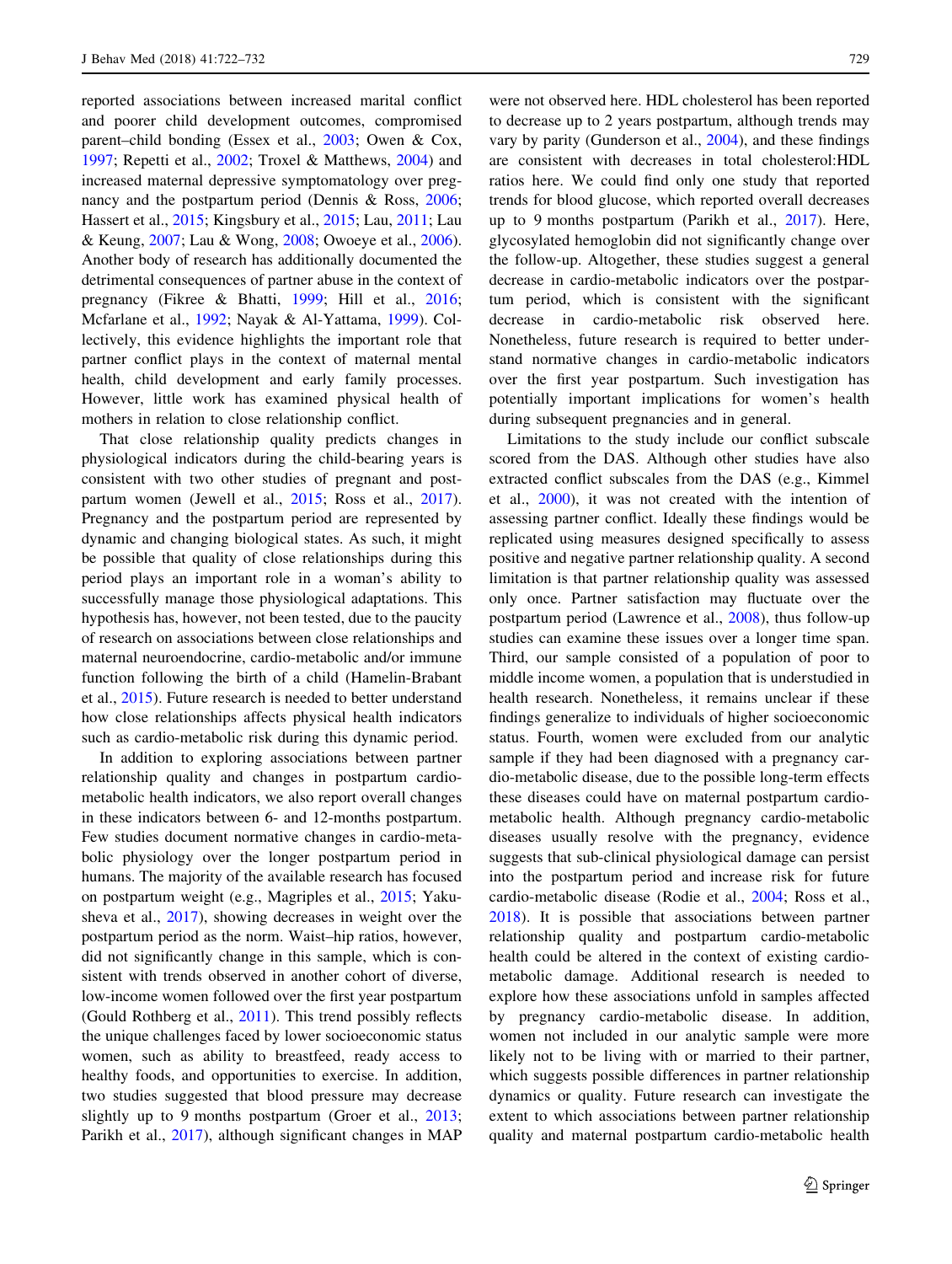<span id="page-8-0"></span>differ for women who are not cohabiting with or married to their partner. Finally, issues of causality deserve mention. Although our analytic approach suggests that partner relationship quality was associated with cardio-metabolic risk at a later time, independent of baseline cardio-metabolic risk, it is possible that poorer cardio-metabolic health may drive poorer partner relationship quality, or that other unaccounted for factors may be driving this association.

In sum, this is one of very few studies to examine links between partner relationship quality and physiological markers and health risks, and the first on maternal cardiometabolic risk. Understanding how social relationships influence physiology in the reproductive years in women can help optimize maternal and child health. These findings highlight the potential importance of considering both positive and negative aspects of mothers' close relationship quality, and the partner relationship in general, for maternal health in the year following the birth of a child and thereafter.

Acknowledgements This study was conducted by Community Child Health Network (CCHN) through cooperative agreements with the Eunice Kennedy Shriver National Institute of Child Health and Human Development [UHD44207, U HD44219, U HD44226, U HD44245, U HD44253, U HD54791, U HD54019, U HD44226-05S1, U HD44245-06S1, R03 HD59584] and the National Institute for Nursing Research [U NR008929]. K. Ross is supported through the National Institute for Health [R01 HD073491] and Eunice Kennedy Shriver National Institute of Child Health and Human Development [R01 HD072021-01A1].

#### Compliance with ethical standards

Conflict of interest Kharah M. Ross, Christine Guardino, Calvin J. Hobel, and Christine Dunkel Schetter declare that they have no conflict of interest.

Human and animal rights and Informed consent All procedures were in accordance with the ethical standards of the institutional research committees and with the 1964 Helsinki declaration and its later amendments or comparable ethical standards. Informed consent was obtained from all individual participants included in the study.

### References

- Abbey, A., Abramis, D. J., & Caplan, R. D. (1985). Effects of different sources of social support and social-conflict on emotional well-being. Basic and Applied Social Psychology, 6, 111–129. [https://doi.org/10.1207/s15324834basp0602\\_2](https://doi.org/10.1207/s15324834basp0602_2)
- Adegboye, A. R., Anderssen, S. A., Froberg, K., Sardinha, L. B., Heitmann, B. L., Steene-Johannessen, J., et al. (2011). Recommended aerobic fitness level for metabolic health in children and adolescents: a study of diagnostic accuracy. British Journal of Sports Medicine, 45, 722–728. [https://doi.org/10.1136/bjsm.](https://doi.org/10.1136/bjsm.2009.068346) [2009.068346](https://doi.org/10.1136/bjsm.2009.068346)
- BeLue, R., Schafer, P., Chung, B., Vance, M., Lanzi, R. G., O'Campo, P., et al. (2014). Evaluation of the Community Child Health Research Network (CCHN) community-academic part-

nership. Journal of Health Disparities Research and Practice, 7, 51–66.

- Birmingham, W. C., Uchino, B. N., Smith, T. W., Light, K. C., & Butner, J. (2015). It's complicated: Marital ambivalence on ambulatory blood pressure and daily interpersonal functioning. Annals of Behavioral Medicine, 49, 743–753. [https://doi.org/10.](https://doi.org/10.1007/s12160-015-9709-0) [1007/s12160-015-9709-0](https://doi.org/10.1007/s12160-015-9709-0)
- Brage, S., Wedderkopp, N., Ekelund, U., Franks, P. W., Wareham, N. J., Andersen, L. B., et al. (2004). Features of the metabolic syndrome are associated with objectively measured physical activity and fitness in Danish children: The European Youth Heart Study (EYHS). Diabetes Care, 27, 2141-2148.
- Brown, M. A. (1994). Marital discord during pregnancy: A family systems approach. Family Systems Medicine, 12, 221–234.
- Cornier, M. A., Dabelea, D., Hernandez, T. L., Lindstrom, R. C., Steig, A. J., Stob, N. R., et al. (2008). The metabolic syndrome. Endocrine Reviews, 29, 777–822. [https://doi.org/10.1210/er.](https://doi.org/10.1210/er.2008-0024) [2008-0024](https://doi.org/10.1210/er.2008-0024)
- Damsgaard, C. T., Dalskov, S. M., Laursen, R. P., Ritz, C., Hjorth, M. F., Lauritzen, L., et al. (2014). Provision of healthy school meals does not affect the metabolic syndrome score in 8–11-year-old children, but reduces cardiometabolic risk markers despite increasing waist circumference. British Journal of Nutrition, 112, 1826–1836. <https://doi.org/10.1017/S0007114514003043>
- DeLongis, A., Capreol, M., Holtzman, S., O'Brien, T., & Campbell, J. (2004). Social support and social strain among husbands and wives: A multilevel analysis. Journal of Family Psychology, 18, 470–479. <https://doi.org/10.1037/0893-3200.18.3.470>
- Dennis, C. L., & Ross, L. (2006). Women's perceptions of partner support and conflict in the development of postpartum depressive symptoms. Journal of Advanced Nursing, 56, 588–599. [https://](https://doi.org/10.1111/j.1365-2648.2006.04059.x) [doi.org/10.1111/j.1365-2648.2006.04059.x](https://doi.org/10.1111/j.1365-2648.2006.04059.x)
- Dunkel Schetter, C. (2011). Psychological science on pregnancy: Stress processes, biopsychosocial models, and emerging research issues. Annual Review of Psychology, 62, 531–558. [https://doi.](https://doi.org/10.1146/annurev.psych.031809.130727) [org/10.1146/annurev.psych.031809.130727](https://doi.org/10.1146/annurev.psych.031809.130727)
- Eisenmann, J. C. (2008). On the use of a continuous metabolic syndrome score in pediatric research. Cardiovascular Diabetology, 7, 17. <https://doi.org/10.1186/1475-2840-7-17>
- Ekelund, U., Brage, S., Franks, P. W., Hennings, S., Emms, S., & Wareham, N. J. (2005). Physical activity energy expenditure predicts progression toward the metabolic syndrome independently of aerobic fitness in middle-aged healthy Caucasians: The Medical Research Council Ely Study. Diabetes Care, 28, 1195–1200.
- Essex, M. J., Klein, M. H., Cho, E., & Kraemer, H. C. (2003). Exposure to maternal depression and marital conflict: Gender differences in children's later mental health symptoms. Journal of the American Academy of Child and Adolescent Psychiatry, 42, 728–737. [https://doi.org/10.1097/01.CHI.0000046849.](https://doi.org/10.1097/01.CHI.0000046849.56865.1D) [56865.1D](https://doi.org/10.1097/01.CHI.0000046849.56865.1D)
- Fikree, F. F., & Bhatti, L. I. (1999). Domestic violence and health of Pakistani women. International Journal of Gynaecology and Obstetrics, 65, 195–201.
- Fincham, F. D., & Linfield, K. J. (1997). A new look at marital quality: Can spouses feel positive and negative about their marriage? Journal of Family Psychology, 11, 489–502.
- Franks, P. W., Ekelund, U., Brage, S., Wong, M. Y., & Wareham, N. J. (2004). Does the association of habitual physical activity with the metabolic syndrome differ by level of cardiorespiratory fitness? Diabetes Care, 27, 1187–1193. [https://doi.org/10.2337/](https://doi.org/10.2337/diacare.27.5.1187) [diacare.27.5.1187](https://doi.org/10.2337/diacare.27.5.1187)
- Gable, S. L., & Reis, H. T. (2001). Appetitive and aversive social interaction In Close romantic relationships: Maintenance and enhancement (pp. 169–194).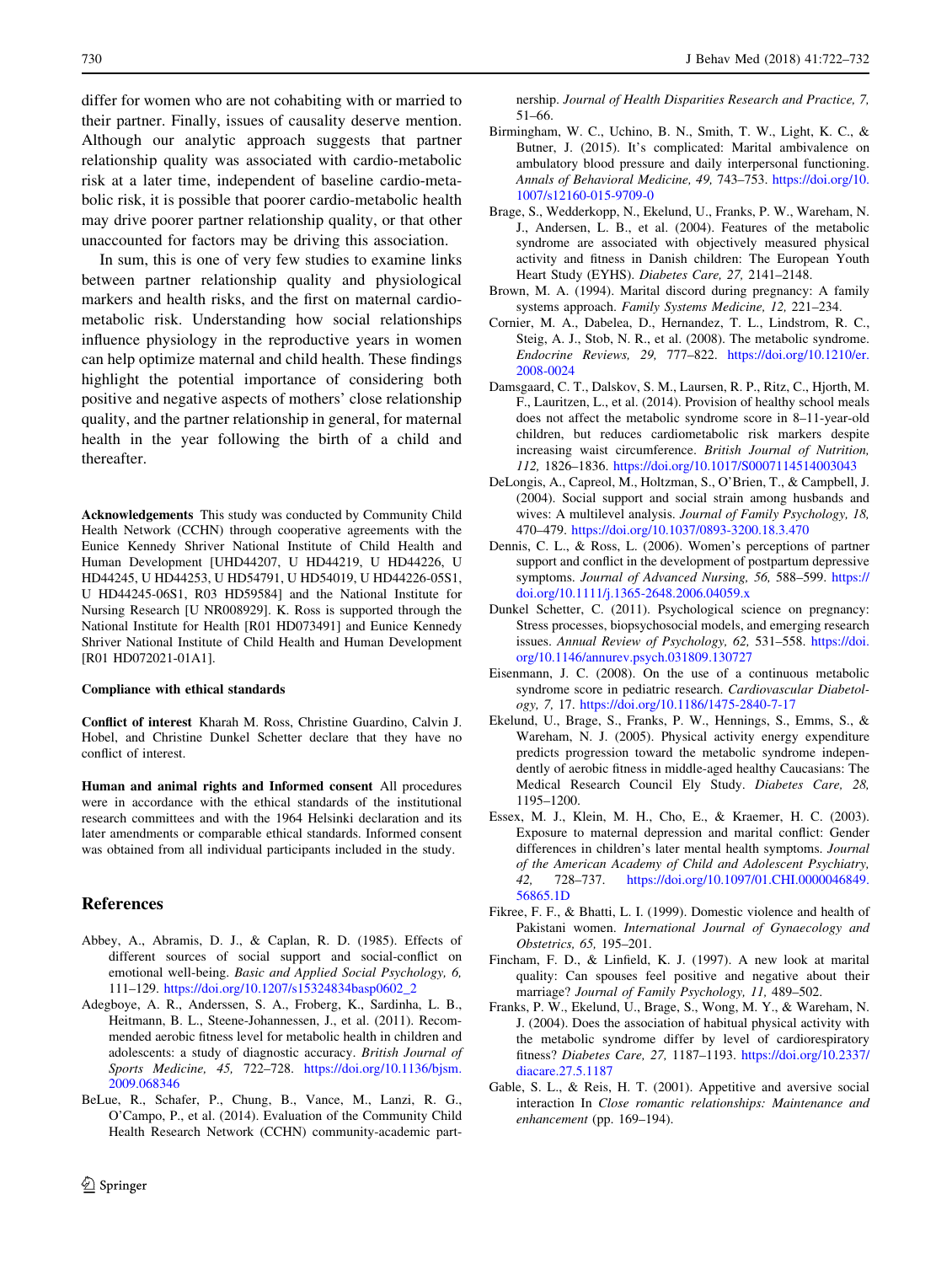- <span id="page-9-0"></span>Gould Rothberg, B. E., Magriples, U., Kershaw, T. S., Rising, S. S., & Ickovics, J. R. (2011). Gestational weight gain and subsequent postpartum weight loss among young, low-income, ethnic minority women. American Journal of Obstetrics Gynecology, 204, 52e1–52e11. <https://doi.org/10.1016/j.ajog.2010.08.028>
- Groer, M. W., Jevitt, C. M., Sahebzamani, F., Beckstead, J. W., & Keefe, D. L. (2013). Breastfeeding status and maternal cardiovascular variables across the postpartum. Journal of Womens Health (Larchmt), 22, 453–459. [https://doi.org/10.1089/jwh.](https://doi.org/10.1089/jwh.2012.3981) [2012.3981](https://doi.org/10.1089/jwh.2012.3981)
- Grundy, S. M. (2015). Metabolic syndrome update. Trends in Cardiovascular Medicine. [https://doi.org/10.1016/j.tcm.2015.](https://doi.org/10.1016/j.tcm.2015.10.004) [10.004](https://doi.org/10.1016/j.tcm.2015.10.004)
- Gunderson, E. P., Lewis, C. E., Murtaugh, M. A., Quesenberry, C. P., Smith West, D., & Sidney, S. (2004). Long-term plasma lipid changes associated with a first birth: The coronary artery risk development in young adults study. American Journal of Epidemiology, 159, 1028–1039. [https://doi.org/10.1093/aje/](https://doi.org/10.1093/aje/kwh146) [kwh146](https://doi.org/10.1093/aje/kwh146)
- Hamelin-Brabant, L., de Montigny, F., Roch, G., Deshaies, M. H., Mbourou-Azizah, G., Da Silva, R. B., et al. (2015). Perinatal vulnerability and social-support during the postnatal period: a review of the literature. Sante Publique, 27, 27–37.
- Hassert, S., Kurpius, S. E., & Tracey, T. J. (2015). Testing a conceptual model of postpartum depressive symptoms in the first year. Women and Health, 55, 700–716. [https://doi.org/10.1080/](https://doi.org/10.1080/03630242.2015.1039181) [03630242.2015.1039181](https://doi.org/10.1080/03630242.2015.1039181)
- Hill, A., Pallitto, C., McCleary-Sills, J., & Garcia-Moreno, C. (2016). A systematic review and meta-analysis of intimate partner violence during pregnancy and selected birth outcomes. International Journal of Gynaecology and Obstetrics, 133, 269–276. <https://doi.org/10.1016/j.ijgo.2015.10.023>
- Holt-Lunstad, J., Smith, T. B., & Layton, J. B. (2010). Social relationships and mortality risk: A meta-analytic review. Plos Medicine, 7, e1000316. [https://doi.org/10.1371/journal.pmed.](https://doi.org/10.1371/journal.pmed.1000316) [1000316](https://doi.org/10.1371/journal.pmed.1000316)
- Hostinar, C. E., Ross, K. M., Chen, E., & Miller, G. E. (2017). Earlylife socioeconomic disadvantage and metabolic health disparities. Psychosomatic Medicine, 79, 514–523. [https://doi.org/10.](https://doi.org/10.1097/PSY.0000000000000455) [1097/PSY.0000000000000455](https://doi.org/10.1097/PSY.0000000000000455)
- IBM. (2016). IBM SPSS for windows (version 24.0). Armonk, NY: IBM Corp.
- Jewell, S. L., Luecken, L. J., Gress-Smith, J., Crnic, K. A., & Gonzales, N. A. (2015). Economic stress and cortisol among postpartum low-income Mexican American women: Buffering influence of family support. Behavioral Medicine, 41, 138–144. <https://doi.org/10.1080/08964289.2015.1024603>
- Kiecolt-Glaser, J. K., & Newton, T. L. (2001). Marriage and health: His and hers. Psychological Bulletin, 127, 472–503.
- Kimmel, P. L., Peterson, R. A., Weihs, K. L., Shidler, N., Simmens, S. J., Alleyne, S., et al. (2000). Dyadic relationship conflict, gender, and mortality in urban hemodialysis patients. Journal of the American Society of Nephrology, 11, 1518–1525.
- Kingsbury, A. M., Hayatbakhsh, R., Mamun, A. M., Clavarino, A. M., Williams, G., & Najman, J. M. (2015). Trajectories and predictors of women's depression following the birth of an infant to 21 years: A longitudinal study. Maternal and Child Health Journal, 19, 877–888. [https://doi.org/10.1007/s10995-](https://doi.org/10.1007/s10995-014-1589-6) [014-1589-6](https://doi.org/10.1007/s10995-014-1589-6)
- Lau, Y. (2011). A longitudinal study of family conflicts, social support, and antenatal depressive symptoms among Chinese women. Archives of Psychiatric Nursing, 25, 206–219. [https://](https://doi.org/10.1016/j.apnu.2010.07.009) [doi.org/10.1016/j.apnu.2010.07.009](https://doi.org/10.1016/j.apnu.2010.07.009)
- Lau, Y., & Keung, D. W. (2007). Correlates of depressive symptomatology during the second trimester of pregnancy

among Hong Kong Chinese. Social Science and Medicine, 64, 1802–1811. <https://doi.org/10.1016/j.socscimed.2007.01.001>

- Lau, Y., & Wong, D. F. (2008). The role of social support in helping Chinese women with perinatal depressive symptoms cope with family conflict. Journal of Obstetric, Gynecologic, and Neonatal Nursing, 37, 556–571. [https://doi.org/10.1111/j.1552-6909.2008.](https://doi.org/10.1111/j.1552-6909.2008.00273.x) [00273.x](https://doi.org/10.1111/j.1552-6909.2008.00273.x)
- Lawrence, E., Rothman, A. D., Cobb, R. J., Rothman, M. T., & Bradbury, T. N. (2008). Marital satisfaction across the transition to parenthood. Journal of Family Psychology, 22, 41-50. [https://](https://doi.org/10.1037/0893-3200.22.1.41) [doi.org/10.1037/0893-3200.22.1.41](https://doi.org/10.1037/0893-3200.22.1.41)
- Magriples, U., Boynton, M. H., Kershaw, T. S., Lewis, J., Rising, S. S., Tobin, J. N., et al. (2015). The impact of group prenatal care on pregnancy and postpartum weight trajectories. American Journal of Obstetrics Gynecology, 213, e681–e689. [https://doi.](https://doi.org/10.1016/j.ajog.2015.06.066) [org/10.1016/j.ajog.2015.06.066](https://doi.org/10.1016/j.ajog.2015.06.066)
- Mattson, R. E., Rogge, R. D., Johnson, M. D., Davidson, E. K. B., & Fincham, F. D. (2013). The positive and negative semantic dimensions of relationship satisfaction. Personal Relationships, 20, 328–355. <https://doi.org/10.1111/j.1475-6811.2012.01412.x>
- Mcfarlane, J., Parker, B., Soeken, K., & Bullock, L. (1992). Assessing for abuse during pregnancy—severity and frequency of injuries and associated entry into prenatal-care. JAMA-Journal of the American Medical Association, 267, 3176–3178. [https://doi.org/](https://doi.org/10.1001/jama.267.23.3176) [10.1001/jama.267.23.3176](https://doi.org/10.1001/jama.267.23.3176)
- Millan, J., Pinto, X., Munoz, A., Zuniga, M., Rubies-Prat, J., Pallardo, L. F., et al. (2009). Lipoprotein ratios: Physiological significance and clinical usefulness in cardiovascular prevention. Vascular Health and Risk Management, 5, 757–765.
- Mozumdar, A., & Liguori, G. (2011). Persistent increase of prevalence of metabolic syndrome among U.S. adults: NHANES III to NHANES 1999–2006. Diabetes Care, 34, 216–219. [https://doi.](https://doi.org/10.2337/dc10-0879) [org/10.2337/dc10-0879](https://doi.org/10.2337/dc10-0879)
- Nayak, M. B., & Al-Yattama, M. (1999). Assault victim history as a factor in depression during pregnancy. Obstetrics and Gynecology, 94, 204–208. [https://doi.org/10.1016/S0029-](https://doi.org/10.1016/S0029-7844(99)00267-7) [7844\(99\)00267-7](https://doi.org/10.1016/S0029-7844(99)00267-7)
- Okun, M. A., & Lockwood, C. J. (2003). Does level of assessment moderate the relation between social support and social negativity?: A meta-analysis. Basic and Applied Social Psychology, 25, 15–35.
- Owen, M. T., & Cox, M. J. (1997). Marital conflict and the development of infant-parent attachment relationships. Journal of Family Psychology, 11, 152–164. [https://doi.org/10.1037/](https://doi.org/10.1037/0893-3200.11.2.152) [0893-3200.11.2.152](https://doi.org/10.1037/0893-3200.11.2.152)
- Owoeye, A. O., Aina, O. F., & Morakinyo, O. (2006). Risk factors of postpartum depression and EPDS scores in a group of Nigerian women. Tropical Doctor, 36, 100–103. [https://doi.org/10.1258/](https://doi.org/10.1258/004947506776593341) [004947506776593341](https://doi.org/10.1258/004947506776593341)
- Parikh, N. I., Laraia, B., Nah, G., Singhal, M., Vittinghoff, E., Coleman-Phox, K., et al. (2017). Abstract P319: Do pregnancy complications elevate cardiovascular risk after pregnancy? An examination of cardiometabolic biomarker and risk factor trajectories up to the first nine months postpartum in low income women. Circulation, 135, AP319.
- Preacher, K. J., Curran, P. J., & Bauer, D. J. (2003). Simple intercepts, simple slopes, and regions of significance in MLR 2-way interactions. Retrieved July 15, 2016 from [http://quantpsy.org/](http://quantpsy.org/interact/mlr2.htm) [interact/mlr2.htm.](http://quantpsy.org/interact/mlr2.htm)
- Ramey, S. L., Schafer, P., DeClerque, J. L., Lanzi, R. G., Hobel, C., Shalowitz, M., et al. (2015). The preconception stress and resiliency pathways model: A multi-level framework on maternal, paternal, and child health disparities derived by communitybased participatory research. Maternal and Child Health Journal, 19, 707–719. <https://doi.org/10.1007/s10995-014-1581-1>